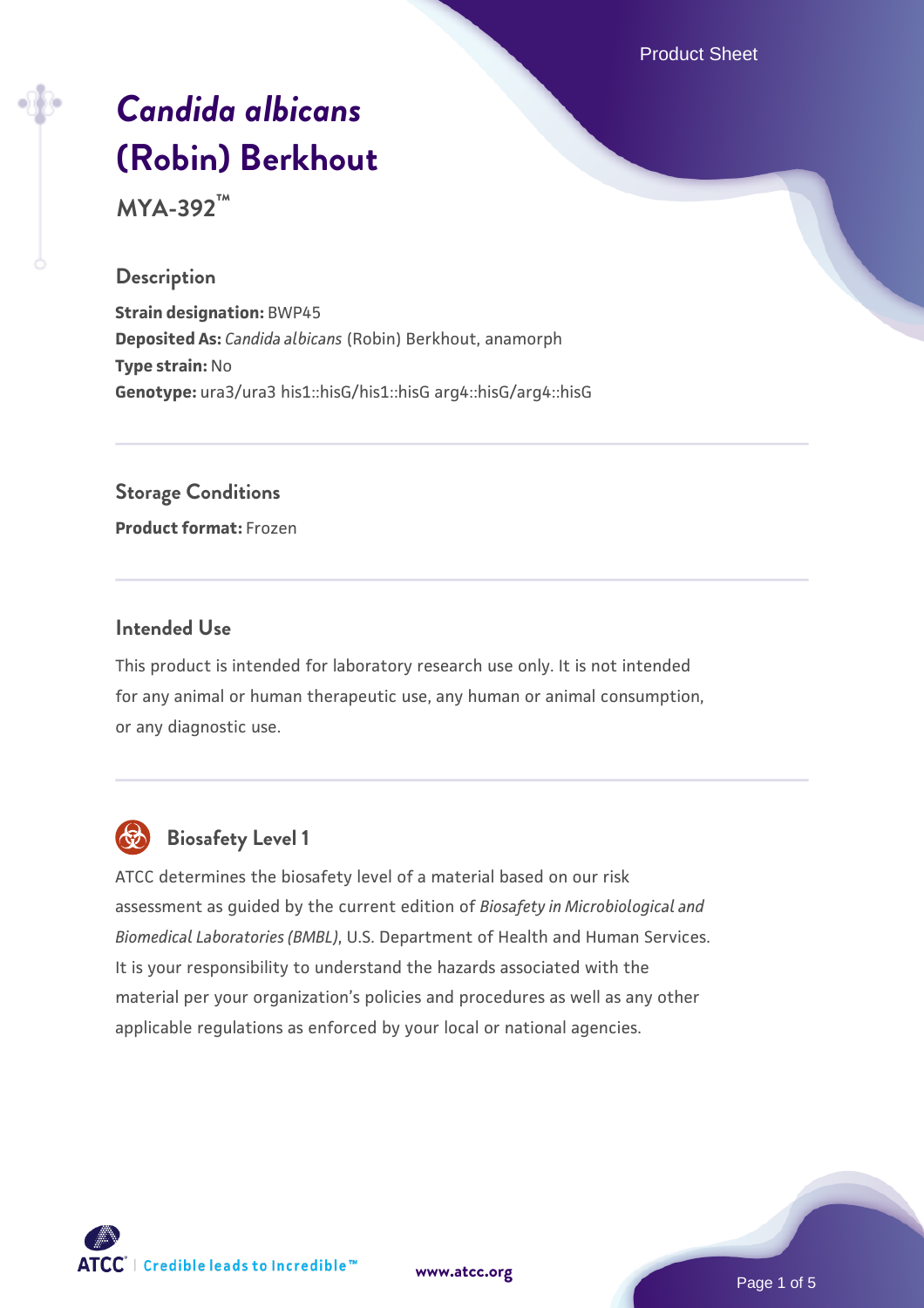#### **[Candida albicans](https://www.atcc.org/products/mya-392) [\(Robin\) Berkhout](https://www.atcc.org/products/mya-392) Candida albicans** (Robin) Berkhout **MYA-392**

ATCC highly recommends that appropriate personal protective equipment is always used when handling vials. For cultures that require storage in liquid nitrogen, it is important to note that some vials may leak when submersed in liquid nitrogen and will slowly fill with liquid nitrogen. Upon thawing, the conversion of the liquid nitrogen back to its gas phase may result in the vial exploding or blowing off its cap with dangerous force creating flying debris. Unless necessary, ATCC recommends that these cultures be stored in the vapor phase of liquid nitrogen rather than submersed in liquid nitrogen.

## **Certificate of Analysis**

For batch-specific test results, refer to the applicable certificate of analysis that can be found at www.atcc.org.

#### **Growth Conditions**

**Medium:**  [ATCC Medium 1245: YEPD](https://www.atcc.org/-/media/product-assets/documents/microbial-media-formulations/1/2/4/5/atcc-medium-1245.pdf?rev=705ca55d1b6f490a808a965d5c072196) **Temperature:** 25°C

#### **Material Citation**

If use of this material results in a scientific publication, please cite the material in the following manner: *Candida albicans* (Robin) Berkhout (ATCC MYA-392)

#### **References**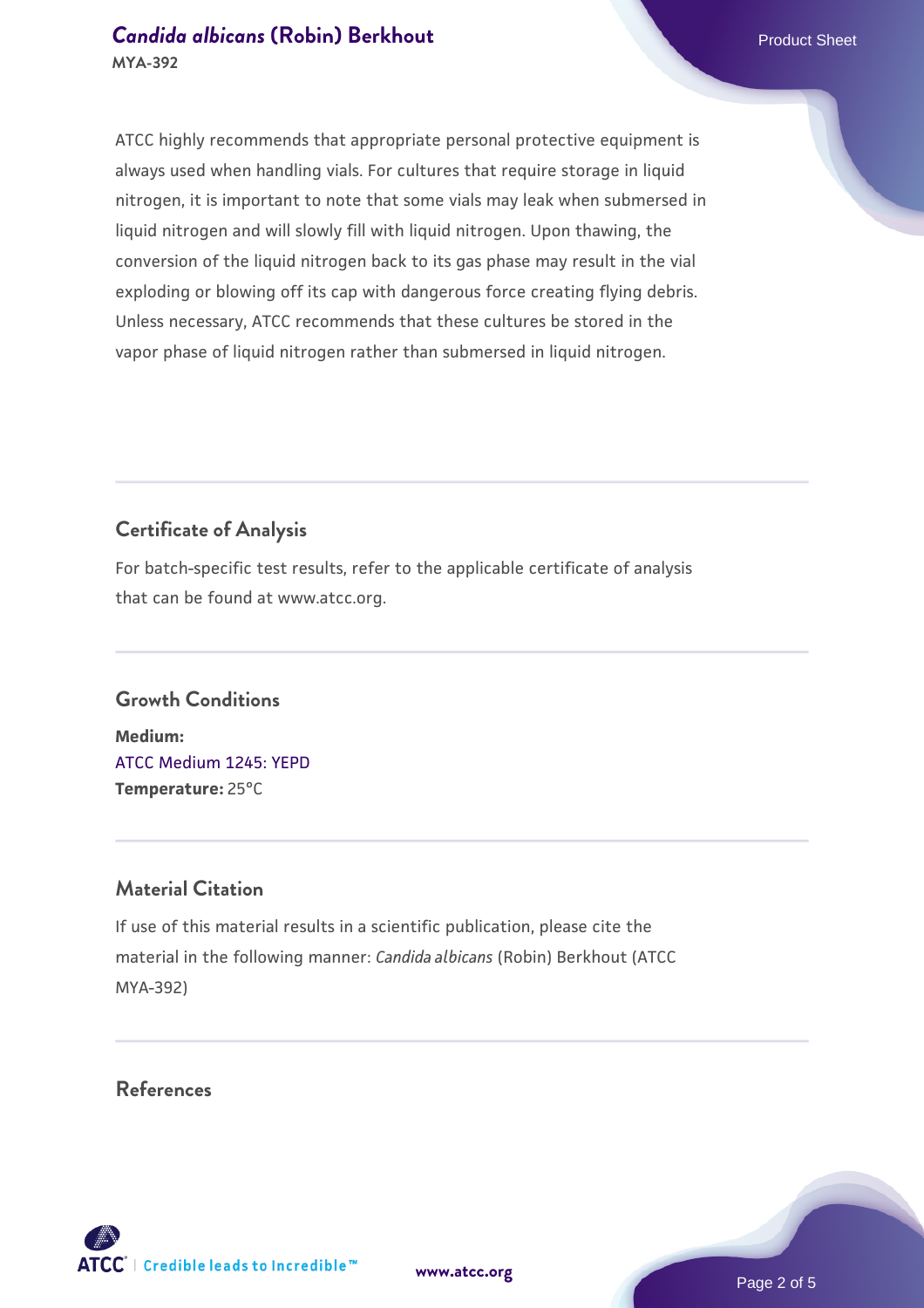#### **[Candida albicans](https://www.atcc.org/products/mya-392) [\(Robin\) Berkhout](https://www.atcc.org/products/mya-392) Candida albicans** (Robin) Berkhout **MYA-392**

References and other information relating to this material are available at www.atcc.org.

#### **Warranty**

The product is provided 'AS IS' and the viability of ATCC® products is warranted for 30 days from the date of shipment, provided that the customer has stored and handled the product according to the information included on the product information sheet, website, and Certificate of Analysis. For living cultures, ATCC lists the media formulation and reagents that have been found to be effective for the product. While other unspecified media and reagents may also produce satisfactory results, a change in the ATCC and/or depositor-recommended protocols may affect the recovery, growth, and/or function of the product. If an alternative medium formulation or reagent is used, the ATCC warranty for viability is no longer valid. Except as expressly set forth herein, no other warranties of any kind are provided, express or implied, including, but not limited to, any implied warranties of merchantability, fitness for a particular purpose, manufacture according to cGMP standards, typicality, safety, accuracy, and/or noninfringement.

#### **Disclaimers**

This product is intended for laboratory research use only. It is not intended for any animal or human therapeutic use, any human or animal consumption, or any diagnostic use. Any proposed commercial use is prohibited without a license from ATCC.

While ATCC uses reasonable efforts to include accurate and up-to-date information on this product sheet, ATCC makes no warranties or representations as to its accuracy. Citations from scientific literature and patents are provided for informational purposes only. ATCC does not warrant

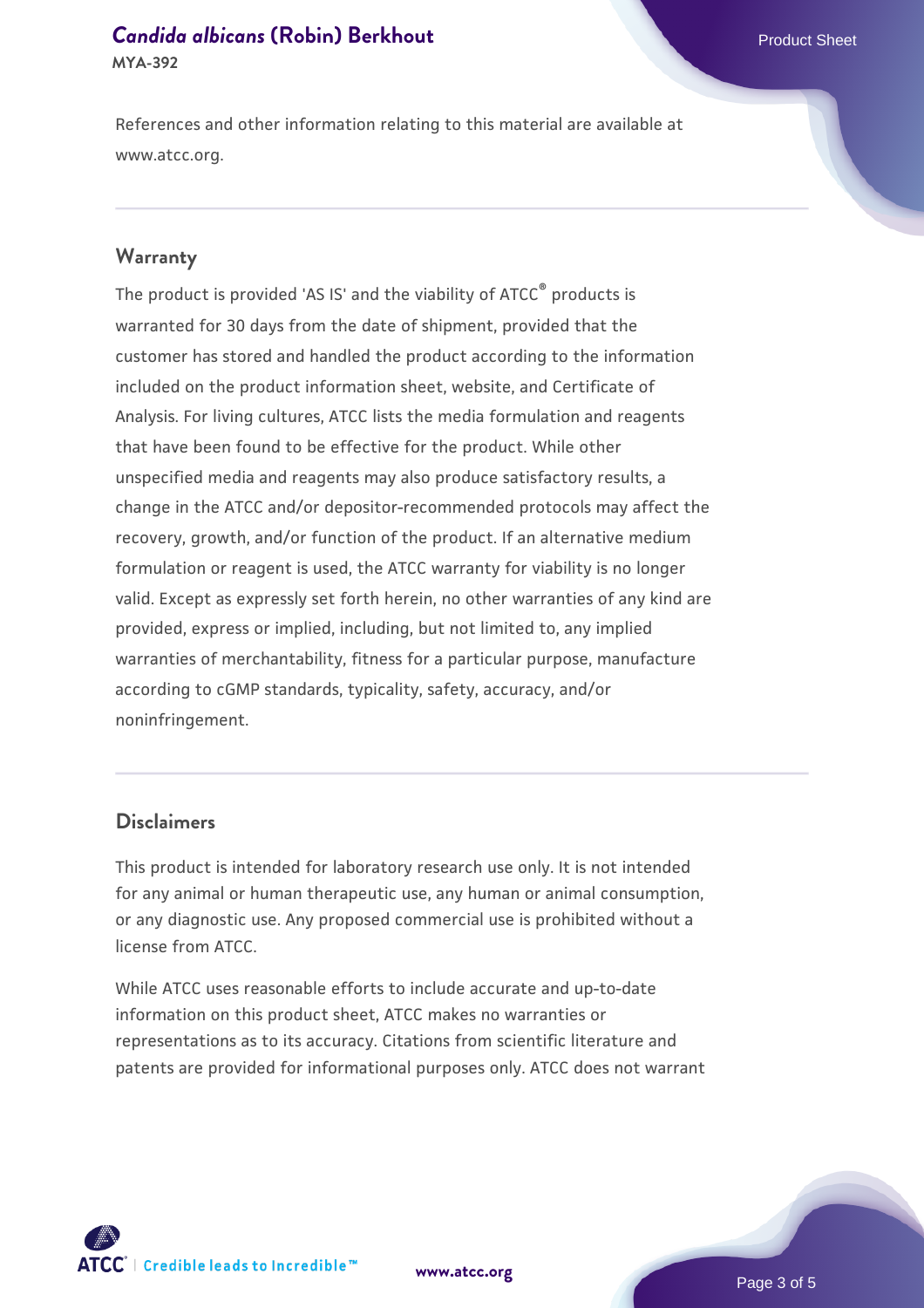# **[Candida albicans](https://www.atcc.org/products/mya-392) [\(Robin\) Berkhout](https://www.atcc.org/products/mya-392) Candida albicans** (Robin) Berkhout

that such information has been confirmed to be accurate or complete and the customer bears the sole responsibility of confirming the accuracy and completeness of any such information.

This product is sent on the condition that the customer is responsible for and assumes all risk and responsibility in connection with the receipt, handling, storage, disposal, and use of the ATCC product including without limitation taking all appropriate safety and handling precautions to minimize health or environmental risk. As a condition of receiving the material, the customer agrees that any activity undertaken with the ATCC product and any progeny or modifications will be conducted in compliance with all applicable laws, regulations, and guidelines. This product is provided 'AS IS' with no representations or warranties whatsoever except as expressly set forth herein and in no event shall ATCC, its parents, subsidiaries, directors, officers, agents, employees, assigns, successors, and affiliates be liable for indirect, special, incidental, or consequential damages of any kind in connection with or arising out of the customer's use of the product. While reasonable effort is made to ensure authenticity and reliability of materials on deposit, ATCC is not liable for damages arising from the misidentification or misrepresentation of such materials.

Please see the material transfer agreement (MTA) for further details regarding the use of this product. The MTA is available at www.atcc.org.

### **Copyright and Trademark Information**

© ATCC 2021. All rights reserved. ATCC is a registered trademark of the American Type Culture Collection.

#### **Revision**

This information on this document was last updated on 2021-05-20

#### **Contact Information**



**[www.atcc.org](http://www.atcc.org)**